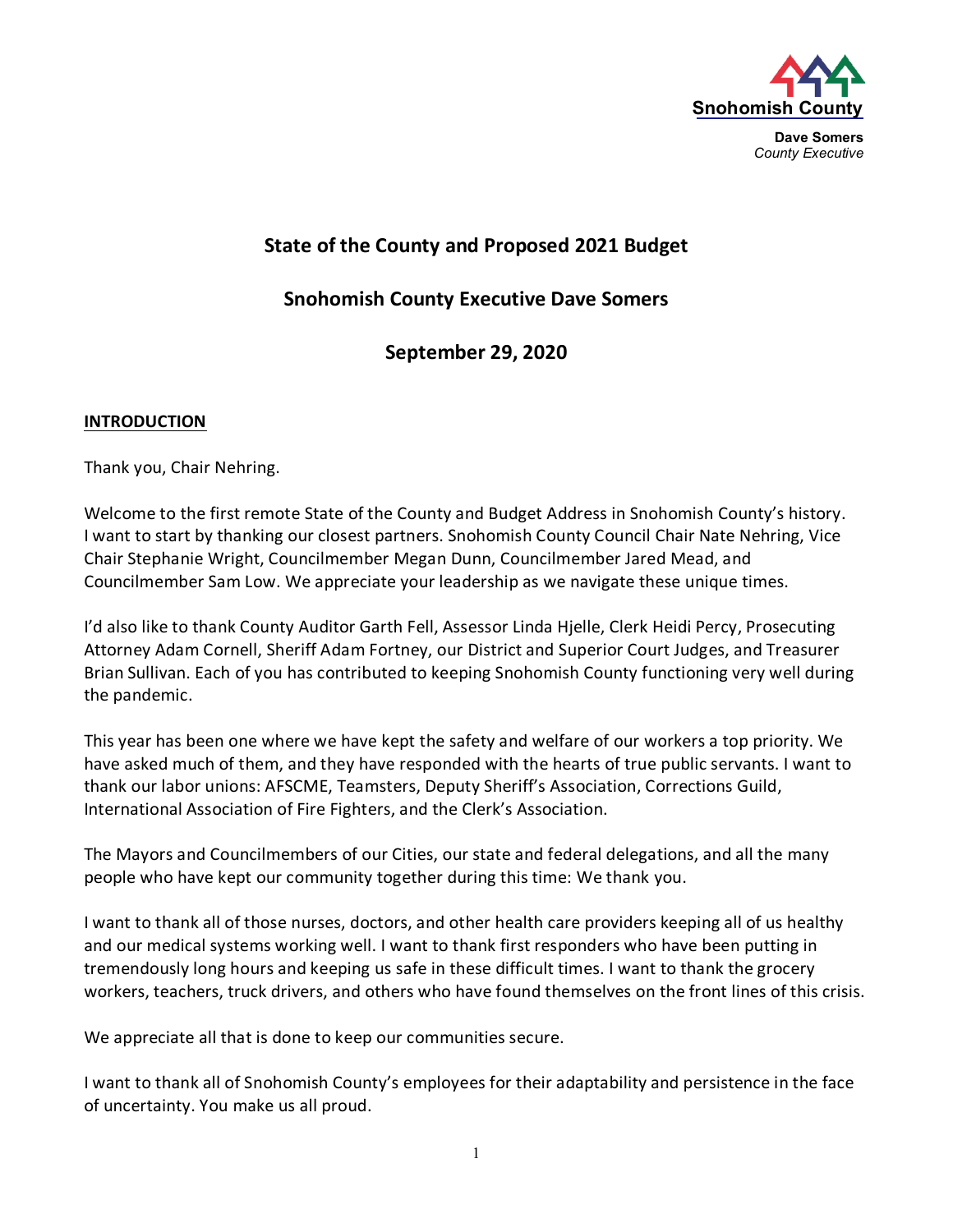Most importantly, I want to thank the people of Snohomish County, who have shown resilience and strength throughout 2020. We relied on our residents to be sensible and use common sense. They are the reason we are seeing a bit of light at the end of the tunnel. And we need to continue our path forward.

# **COVID-19**

Obviously, this has been a year like no other. In January, we had the first case of COVID-19 in the country; and as a result, we were the first forced to respond.

In April, we had the highest unemployment in the state, a sad distinction that none of us can ever recall.

In June we had beaten the curve down, only to see it rise again. We have now beaten it back a second time and hope to keep it down for good.

We have witnessed the largest and most compelling movement for social justice our country has seen in over a generation, demanding fairness and equality before the law.

And now, this month, we saw wildfires ravage our state and region.

We certainly can't predict what else we may face this year, good or not, but I do know one thing: We will face it together. We have been tested time and time again. We have always risen to the occasion. We could have all sat in our bunkers, amidst the stockpile of supplies, but we didn't. We came together to feed the hungry, care for the sick, ensure our elders were not alone, and teach our kids, all while social distancing

We must remember that over 200 people in our county have lost a loved-one to COVID-19 and over 200,000 across our country. These are families who have experienced the worst possible outcome of the pandemic. And there are the thousands of others in Snohomish County who have been hospitalized and may have long-term health impacts from COVID-19. As a community, we must take care of one another, and we have.

Beyond the direct health impacts, the economic consequences of the pandemic have been devastating. As I mentioned, in April nearly 20% of our workforce was unemployed. That abstract number represents real suffering. Families from across the county and from every income range are hurting. The most severely impacted, of course, were those working minimum wage and service jobs who saw their livelihoods evaporate overnight. People who work hard, pay their bills, and provide for their families were suddenly without a paycheck. Others have been laid off or seen their business fold. Federal support has softened the blow, but we know our economy is in a rough place.

We are seeing an impact on homelessness and increased insecurity about housing. When the eviction moratorium ends, which it will, we aren't sure what we'll see, but undoubtedly many will be at risk of losing their homes.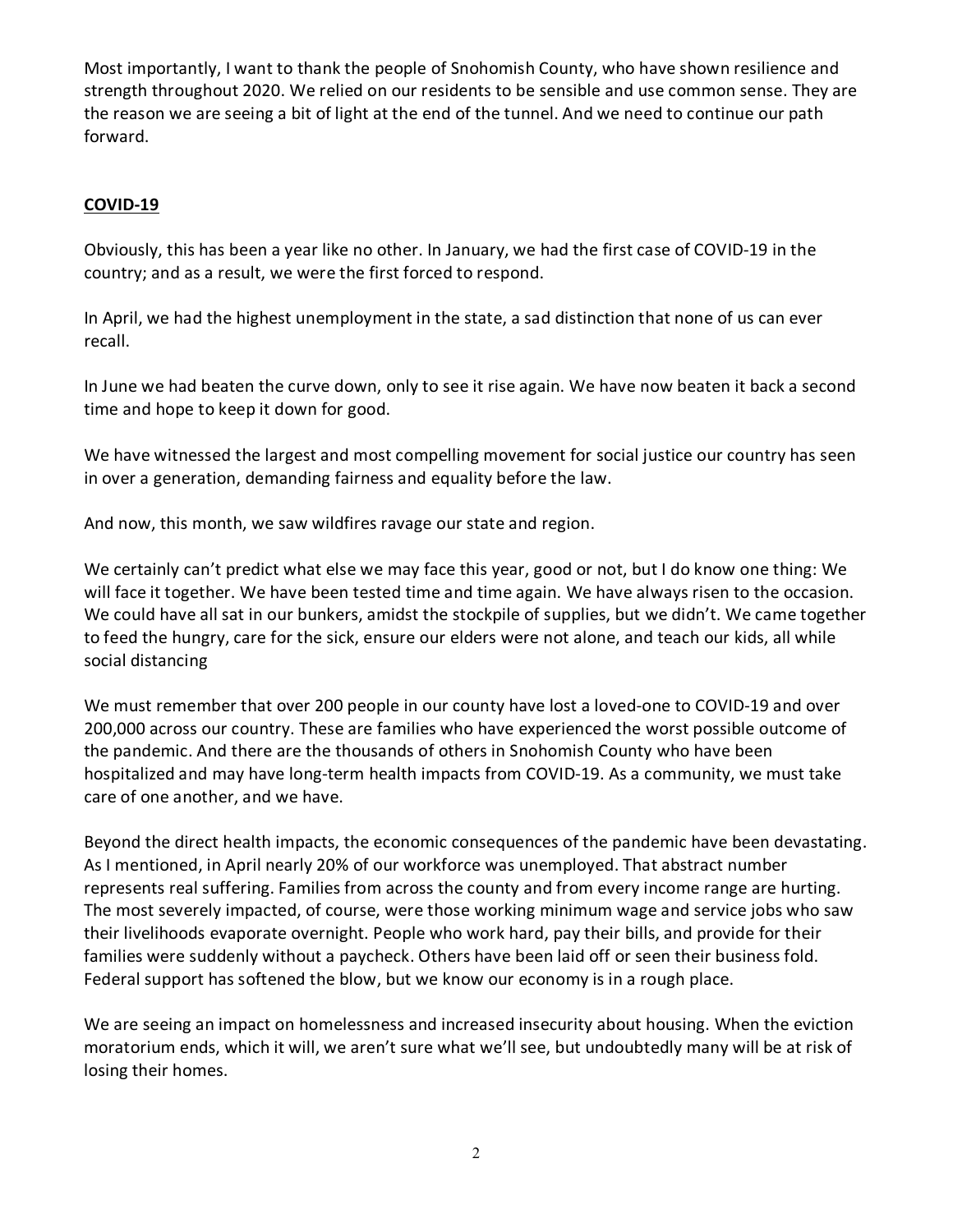In the last few weeks, we learned that because of the collapse of the travel industry and the resulting shock to aerospace companies, Boeing is considering consolidating the 787 line. It could be in Everett or it could be in South Carolina. If Boeing decides to stop 787 work in Everett, it could represent the loss of thousands of jobs.

I don't believe we are powerless in the face of these challenges. In fact, there is much we have done and will continue to do to prevent the worst outcomes and protect the health and well-being of our residents.

Our Department of Emergency Management has been working nearly non-stop since January and our county is better for it. Let me just give you a few numbers:

Our Emergency Coordination Center has been activated for over 150 days with 148 staff from 15 different agencies represented. They have worked over 30,000 hours in response to the pandemic.

And what have they been doing? They procured over 23.2 million pieces of personal protective equipment (PPE) for our health care professionals, first responders, and other front-line workers. This was one of our biggest concerns, and we now have enough PPE to see us through at least the next six months.

Our Nourishing Neighborhoods program, providing food to families in need across the county, has delivered meals to 3,600 low-income families at 14 separate locations. This was done in partnership with our local and state farmers. Their supply chain was disrupted, and there was risk of them losing this year's harvest. But we quickly figured out a system to procure their food and get it to families who would have gone hungry otherwise. We even sent trucks to Eastern Washington to bring produce from farms to our community, preventing the loss of precious resources and providing food to our community. Zsofia Pastor and Farmer Frog deserve our gratitude for their leadership.

We have helped provide day care for essential workers and coordinated the delivery of life-saving supplies.

We established an Isolation and Quarantine Center, one of the requirements for moving to Phase Two of the Governor's Re-Opening Plan, and then we moved it. We've found the Isolation and Quarantine Center is vital when we have an outbreak, and it has undoubtedly saved lives and prevented people from getting sick.

Knowing the incredible hardship our business community is under, we set up an Office of Economic Recovery and Resiliency without adding any new staff. This helps us focus our business recovery efforts and provide one-stop service for business owners.

Day and night people have been working to meet the challenges of the pandemic. We did what had to be done to keep our community strong.

And in the midst of it all, the rest of county government continues to deliver vital services to the public.

Many of our county staff, who were able, have been working from home since March. Many of those have had to take on childcare and teaching duties, in addition to their normal work. Some were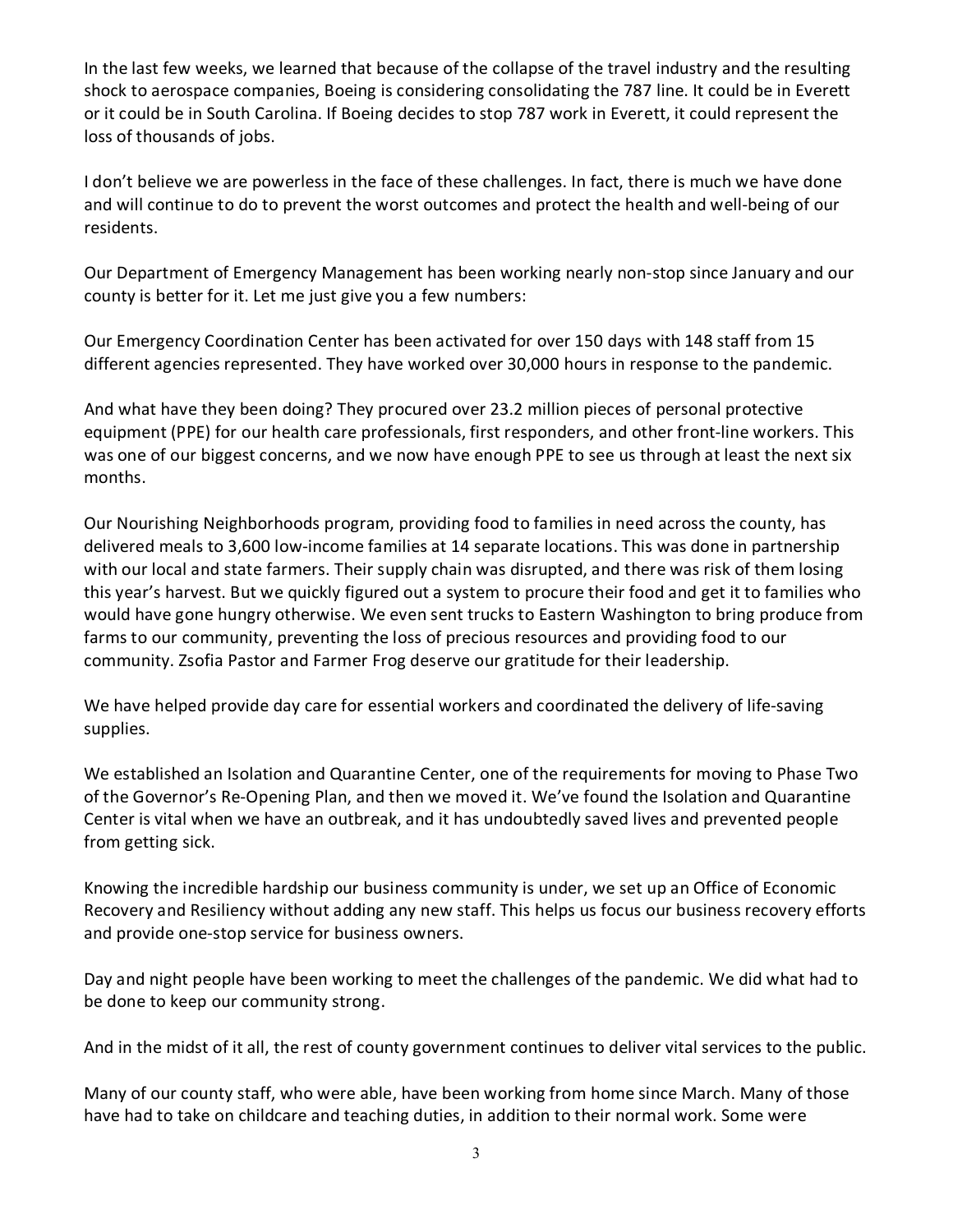concerned about productivity. But I never was. My experience with Snohomish County employees is that they take great pride in their work and would continue to do so no matter where or how they worked. In fact, we have seen productivity rise across many of our departments.

These results also show how our continuous improvement program has been very successful in finding waste in processes and then eliminating it step-by-step. I am proud that, particularly now, when we have people working in new ways, our STEP Initiative continues to improve how we deliver services to the public. We are doing a great job at finding efficiencies throughout county government.

We adapted and innovated to ensure essential services would continue.

Others had to reshape their work to accommodate COVID-19 restrictions. The county's law enforcement and corrections deputies, as well as Human Services, Solid Waste, Public Works, and other essential staff, have done a great job of maintaining public safety and other services while keeping themselves and the public healthy.

Our Parks Rangers and staff have had one of the busiest years in memory, and they are working with their usual professionalism and common-sense. The Auditor ran a record-setting presidential primary election and did it safely, securely, and efficiently. The Assessor and Treasurer, our Courts and Prosecuting Attorney, Human Services, Clerk, Paine Field Airport, Public Works, PDS, IT, HR, and others all stepped up to the challenge and met it.

I am very proud of the leadership we have seen across the county as people did what they had to do to get the job done.

# **PROPOSED 2021 BUDGET**

That brings me to the tough part of today, talking about the budget. With the severe slowdown of our local economy, there are many unknowns about potential impacts to the county's budget. The county's general fund budget relies on a small portion of the overall property taxes paid and only a slightly larger portion of all sales taxes.

As many of you know, about seven cents of every dollar of a homeowner's property tax comes to the County to support our General Fund. Seven cents. Property tax revenues are generally stable, since it takes a major crisis to significantly impact them. However, sales tax revenues tend to rise and fall in conjunction with the economy.

Our first preliminary projections were that about ten percent of our general fund budget would be lost in 2020 and 2021—or about \$26.9 million and \$19.5 million respectively. That meant we had to find savings this year and adjust our projections for next.

We immediately worked with the County Council to institute a hiring freeze, and with the Council we mandated furloughs for much of our county workforce. Of course, some public safety and essential functions did not have to furlough. I also stopped all discretionary spending on things like travel, training, and supplies. We also made strategic reductions in every department's budget in the General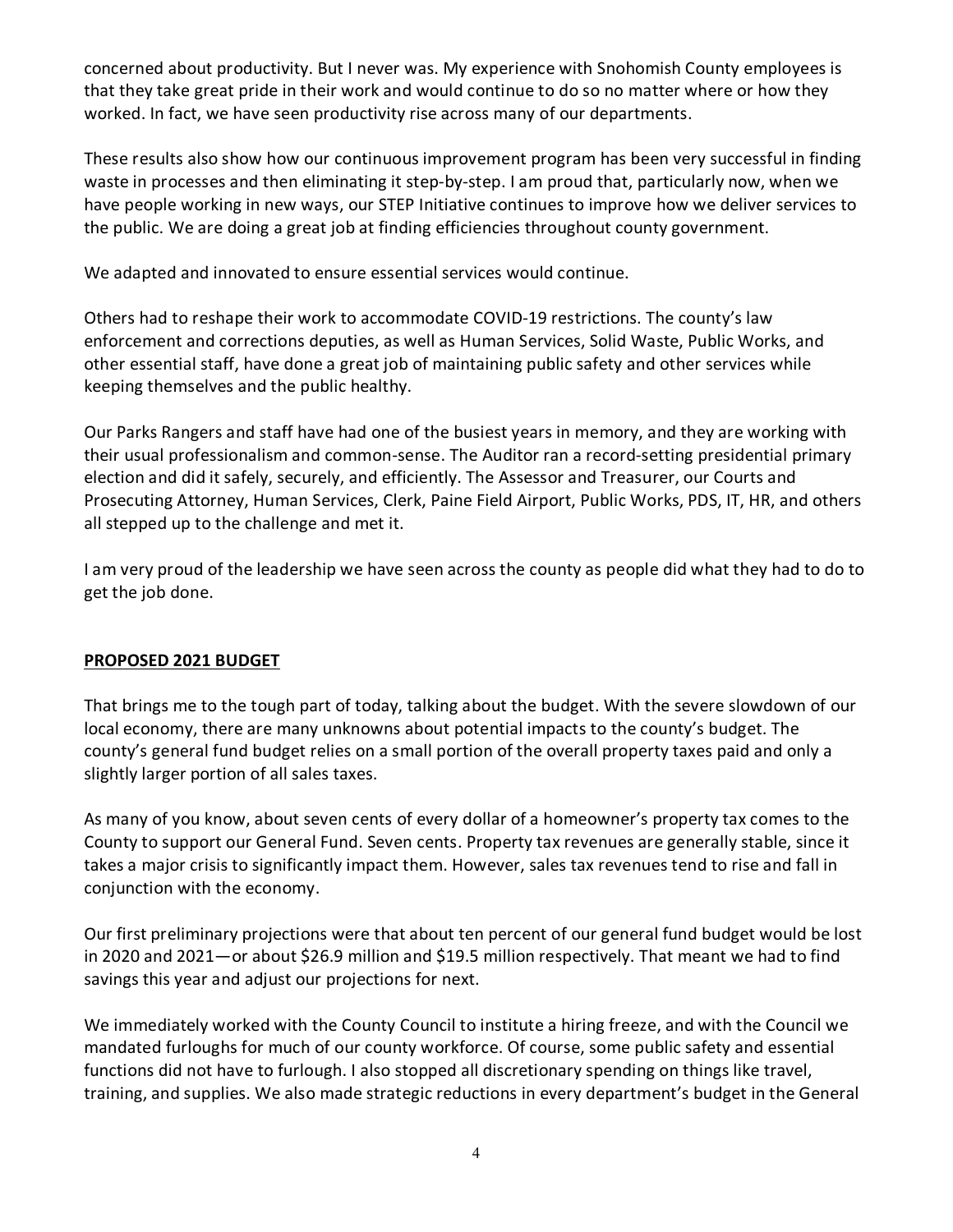Fund. This immediate action allowed us to make headway on solving our 2020 budget challenge and set the stage for the 2021 budget. I am confident that we have met that challenge.

Our 2021 budget will by necessity be further constrained. We don't know the full impact on our revenues, but my proposed budget takes a conservative approach. We must assume the worst case to avoid having to make mid-year cuts. And for those thinking that we can just cut "fat" from the budget, you should know that anything non-essential was cut out of our system from 2008 to 2010 during the Great Recession. We are a leaner organization than we were prior to 2008.

I want every Snohomish County employee to know that we will do everything in our power to avoid layoffs. We very much appreciate that many employees including AFSCME members were willing to accept furloughs this year in order to prevent the need for us to lay people off. We consider every Snohomish County employee to be important for fulfilling our many responsibilities.

As County Executive, I am responsible, with the County Council, for managing the entirety of the county budget. Every separately elected county leader is passionate about his or her particular office, and they each advocate accordingly. I wish we could fund every great idea or every request for staff. But even in the best of times, this isn't possible. During the worst economic downturn of our lives, it's just not possible.

The entire county system depends on every other part. If we don't assess the value of property, we can't collect taxes for the state, school districts, and other crucial functions, like fire and EMS services. Every deputy on the street is there because of the work the Assessor and Treasurer's Offices do. If we don't have well-functioning HR, IT, and Facilities Departments, then we can't hire, equip and house all of our vital county departments, from law and justice agencies to elections, Parks, and the Medical Examiner. We must have both District and Superior Courts, as well as Prosecuting Attorneys and Public Defenders, for our justice system to work. The Auditor's Office, Clerk's Office, Planning and Development Services, Human Services, Finance: these departments have important roles to play in preserving our residents' quality of life. Everyone is aware of the work that our Sheriff's Office, Public Works, Emergency Management, and Paine Field Airport do, but they each depend on every other part of the county. It is a complex system but a system nonetheless. We cannot fund one part of the system at the expense of any other.

The Sheriff's Office remains the largest single part of our general fund budget, representing 42% of spending for both their law enforcement and corrections functions. And the entirety of our law and justice system—including the Courts, the Sheriff's Office, Prosecuting Attorney, Public Defense, the Clerk, Emergency Management, and the Medical Examiner's Office—represents about 75% of our general fund budget. The other 25% we use for all of the other essential functions.

As we looked at how to balance our budget for 2021, we realized that we'd have to plan for another \$19.5 million dollar cut, representing roughly 10% of our general fund budget. We did that by ensuring we used all of the flexibility available to us in our federal CARES Act funding to pay for COVID-related activities in 2020, including corrections and law enforcement costs. We also will be extending the hiring freeze, making across the board reductions, and finding other ways to save money. Most reductions will be less than 2%. Our goals are to maintain essential services, including public safety, and also avoid layoffs. I believe we have achieved those goals.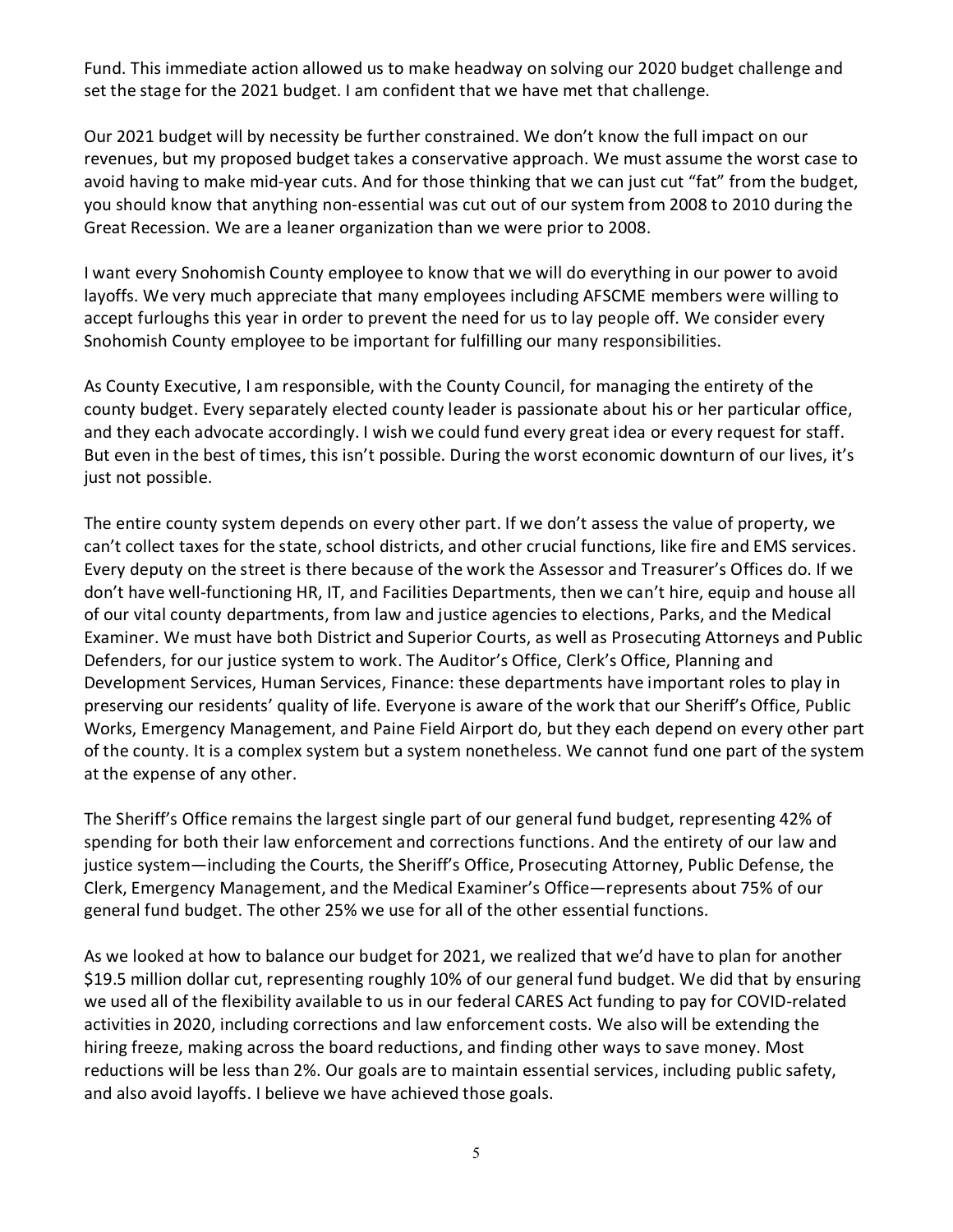We do not know what challenges 2021 will bring to us, or how our economy will continue to be impacted by COVID, but my proposed budget means we are well positioned to meet those challenges.

### **SOCIAL JUSTICE**

For 2021, we were able to make a few important investments in vital services. Most important is the commitment I have made to leading Snohomish County in becoming an anti-racist organization and community. For over 400 years, Black, Indigenous, and other people of color have not been afforded the same protections and basic rights that white Americans enjoy. Black and African American people continue to be treated inequitably in all facets of life, including housing, employment, the justice system, representation, and access to services and the people who serve them. This is neither fair nor just and must be corrected. We have an opportunity to model what anti-racism and equity look like for communities just like ours across the country.

In this budget, I am including funding for body cameras for our Sheriff's Deputies. Better transparency, increased civility, more corroborating evidence, and quicker resolutions to citizen complaints are some of the benefits of law enforcement body worn camera programs, according to the National Institute of Justice. The 2021 budget includes funding to start the process of acquiring cameras and undertaking the training and outfitting of Snohomish County's first responders. This process will support police reform and de-escalation tactics, crucial parts of making our justice system more just. We know it is not simple to implement, but other large law enforcement agencies have been able to do it, and we look forward to making it work for us.

I have also created an Office of Social Justice. This office will help us find ways, both large and small, to implement changes that move us forward in becoming an anti-racist organization. We have work to do on recruiting, hiring, developing, supporting, and retaining Black and African American, Indigenous and people of color as county employees. This is necessary to ensure county government represents the people that live and work in Snohomish County.

The Office of Social Justice will also help develop education and engagement opportunities for all employees to ensure we have empowered everyone in our organization to fight all forms of oppression.

We are working closely with our partners to reform those parts of the justice system that inequitably burden Black, Indigenous, and other people of color with convictions, bail amounts, and debts that they can never get out from under. We are also committed to studying our county justice system to better understand the inequities that start with arrests and continue through the legal process all the way to convictions.

There is much work to do. This is a starting place, and I am fully committed to the long-term work ahead to make real, lasting, substantive change.

## **DEPARTMENT OF NATURAL RESOURCES AND CONSERVATION**

Another significant change in my budget is the proposed creation of a new Department of Natural Resources and Conservation. We had multiple offices and the Department of Parks, Recreation and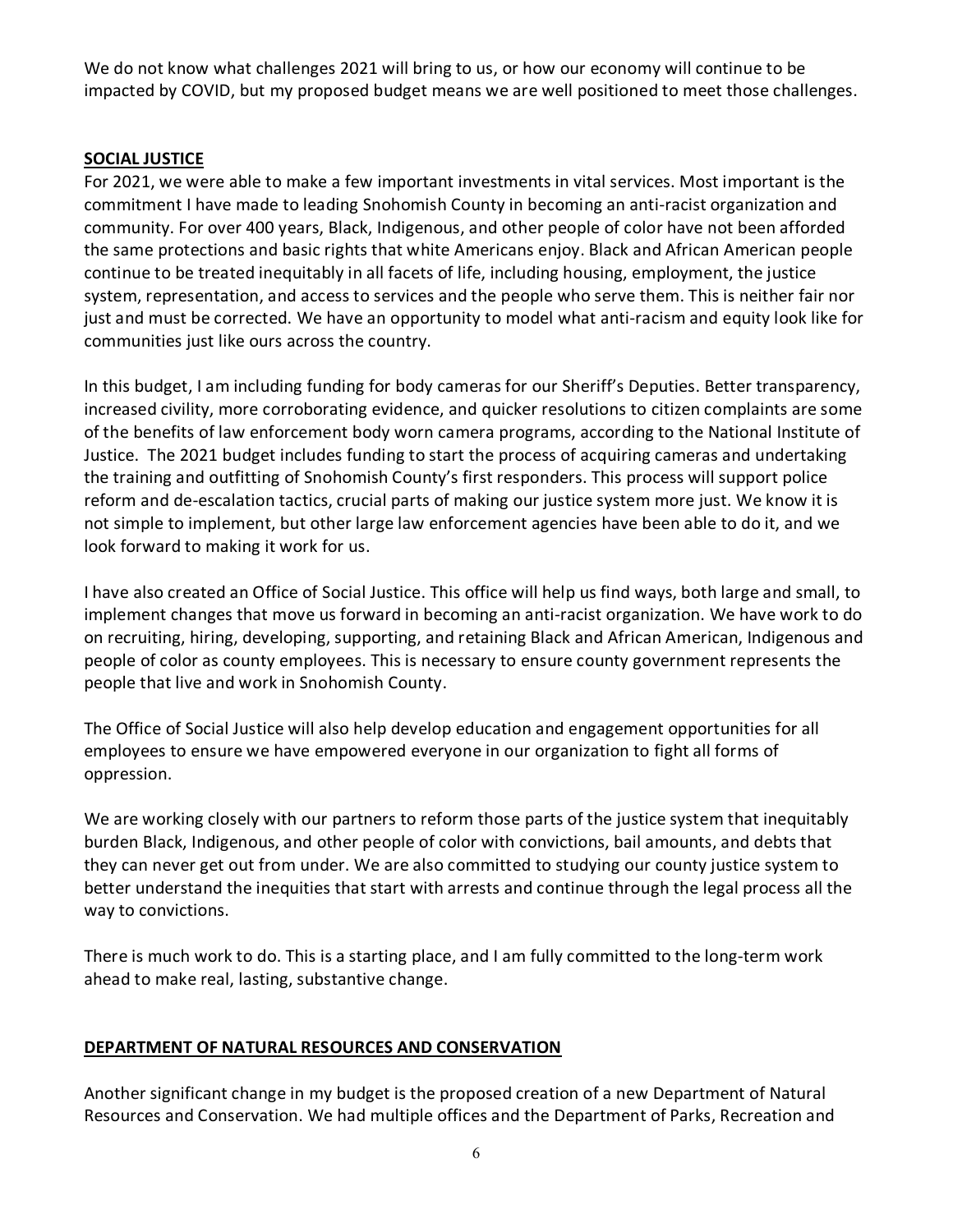Tourism all working on issues related to environmental sustainability. We felt that we could find greater opportunities for collaboration, and eventually some efficiencies, if we brought everyone together in one organization. We will now be able to better leverage our Surface Water Management, Agriculture, Energy and Sustainability, and Parks, Recreation and Tourism work. We will be able to optimize collaboration. Ultimately, we will bring greater focus to these critical environmental issues that affect all of us.

I have long been exploring the possibility of setting up a department that brings these functions together. With the recent wildfires burning the western US and the need to focus on climate change if we want to protect our economy and way of life, now was the best time to take this important step. Thankfully, this adds no money to our budget, but will, importantly, align these functions of preserving our land, water, and air.

## **CONCLUSION**

I am excited by the opportunities ahead of us. Yes, we will be dealing with COVID-19 for the foreseeable future. But we also are innovating. We're bringing partners together. We are leading.

Our Housing Affordability Regional Task Force has some very good recommendations for helping us address this critical issue. We must do something to make housing more affordable in Snohomish County, or we will be dealing with an even more difficult problem of homelessness down the line.

The Darrington Wood Innovation Center has received significant state grants and will be a very important economic anchor for the northern part of our county.

After much work with Mayor Franklin, the City of Everett, and Congressman Larsen, Naval Station Everett is getting more ships home-ported here. This means more jobs and a longer-term commitment from the Navy.

This past year, the County Council and I made a commitment to make measurable progress toward addressing climate change.

Our new commercial terminal at Paine Field Airport has won national and international awards. When travel gets back to normal, which it certainly will, we will once again see this dynamic and beautiful new terminal at full capacity. That is very good for Snohomish County and the region.

We have invested in repairing and replacing culverts to help more salmon survive the journey from river to sea and back.

We have reshaped our entire workforce system to make it more strategic and effective. We are well on our way to having THE gold standard workforce system.

We launched a campaign to let our largest employer know that we are Better With Boeing.

We are part of a coalition of neighboring counties to reimagine our trail system, called Leafline, giving us a network of over 400 miles of trails across our region.